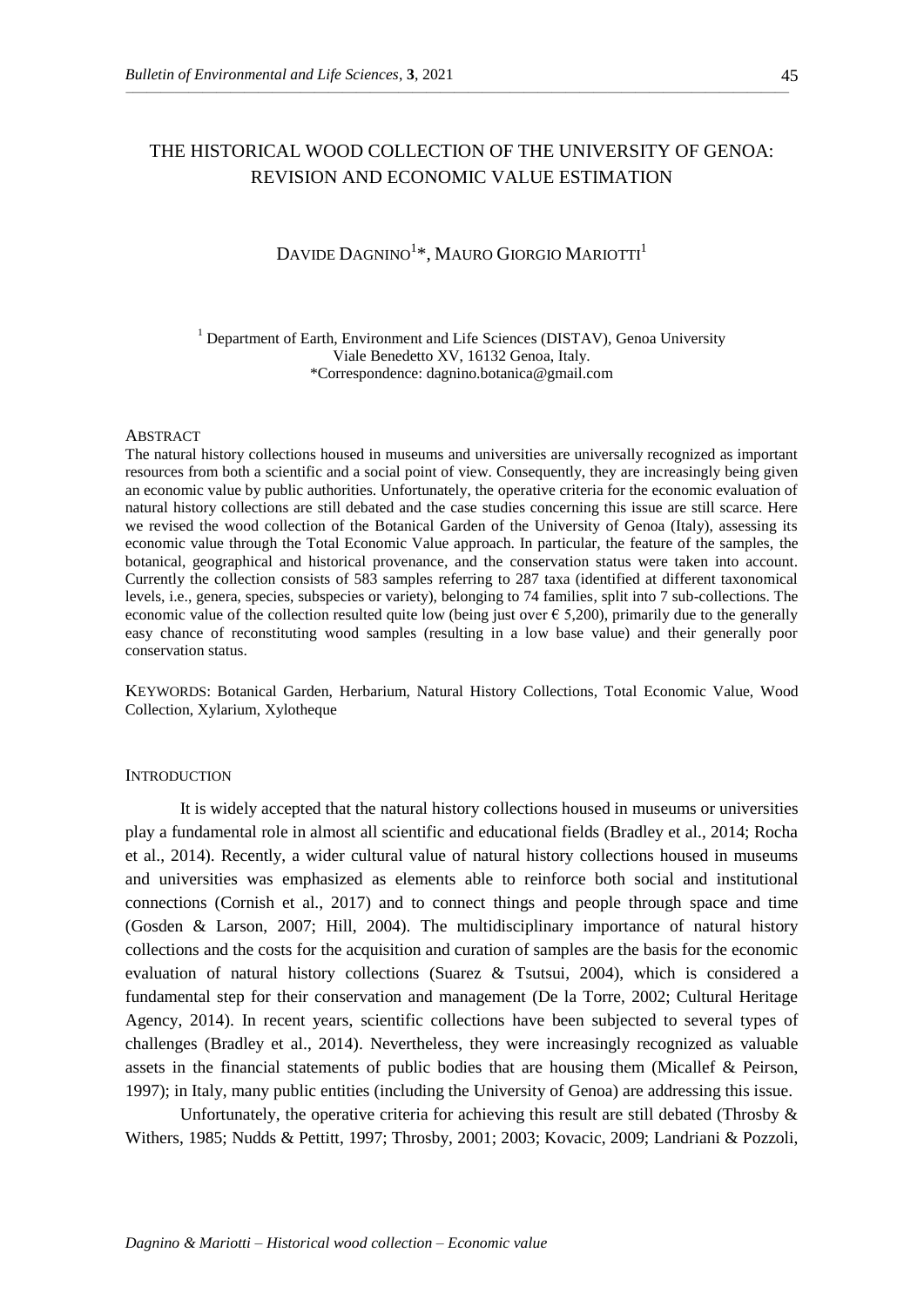2014), also because the main comparative estimates are referring to arts or antiques collections (Avanzini & Gios, 2012). In fact, the literature dealing with case studies about the economic assessment of natural history collections is still scarce, particularly for those of small to medium size. One of the most useful methods is the estimation of the total economic value (VET – Randall & Stoll, 1983), which has been used in some recent case studies in Italy (Galvan & Zanatta, 2002; Avanzini & Gios, 2012). The VET method tries to economically quantify all the functions of a given resource. The resource is considered under different aspects (use value, non-use value, uniqueness value, etc.) and it is possible to apply different estimation methods for each of them (Bishop & Romano, 1998). This is a great advantage since not all categories of the VET are easily transferable to all the natural history collections.

 $-$ 

Xylaria are natural history collections of wood samples, usually placed in Botanical Gardens or Museums with both scientific and educational purposes; thus, the term xylarium (also known as xylotheque) establishes a conceptual separation between informal and scientific wood collections (Lamb & Curtis, 2005). Xylaria are widely used in scientific research in the field of wood anatomy and plant systematics, primary as reference collections (Wiemann & Espinoza, 2017; Vàsquez-Correa, 2017; Langbour et al., 2019), but also in new innovative applications (e.g., van Bergen & Poole, 2002; Ward et al., 2005; Haneca et al., 2009; Kagawa & Leavitt, 2009; Abe et al., 2011; Maniatis et al., 2011; Yokoyama, 2011; Yu et al., 2017; Gutiérrez Velayos et al., 2018). As other natural history collections, xylaria have also a cultural value, especially when characterized by an ancient constitution (Souto Bessa, 2009; Vàsquez-Correa, 2017). To increase the usability of xylaria (not only for scientific purposes), an increase of their digitization would be desirable (Souto Bessa, 2009; Wiedenhoeft, 2014; Gutiérrez Velayos et al., 2018; Langbour et al., 2019; von Baeyer & Marston, *in press*), as for herbaria and, in general, all natural history collections (Page et al., 2015). Unfortunately, only few wood collections and samples have been digitized to date (Lens et al., 2016). A very promising innovative method is the digitization of specimens by high-resolution 3D scanning, which has been successfully tested not only on woods (Herráez et al., 2017; Gutiérrez Velayos et al., 2018), but also welds (Rodríguez-Martín et al., 2016) and stones (Rodríguez-Gonzálvez et al., 2019). This modern technique can lead to a great increase of the usability of natural history collections, for both scientists and students, but requires instruments and expertise not always available to museums and universities.

The xylarium of the University of Genoa is currently hosted in the Botanical Garden of Genoa (Northern Italy). It was established in the late 19th century and publicly presented by Ottone Penzig in 1892 during the inauguration of the new botanical institute (Penzig 1893a). Penzig was the Botanical Garden director from 1887 to 1929, and the wood collection reached the maximum development during this period. After Penzig's death in 1929, the interest for the wood collection of the University of Genoa declined, and the new acquisitions of wood samples were near to zero. Currently, the wood collection of the University of Genoa is not listed in the Index Xilariorum (Lynch & Gasson, 2010; Lens et al., 2016), and lies in abandonment without any kind of curation. The only published revision of the wood collection was made in 1990s, with the first compilation of the list of samples (Minuto  $\&$  Peccenini, 1994), as part of a review of all historical collections of the Botanical Garden (Peccenini & Zanoni, 2003; Peccenini, 2008). However, methodological limits of said revision and the worsening of the samples' conservation status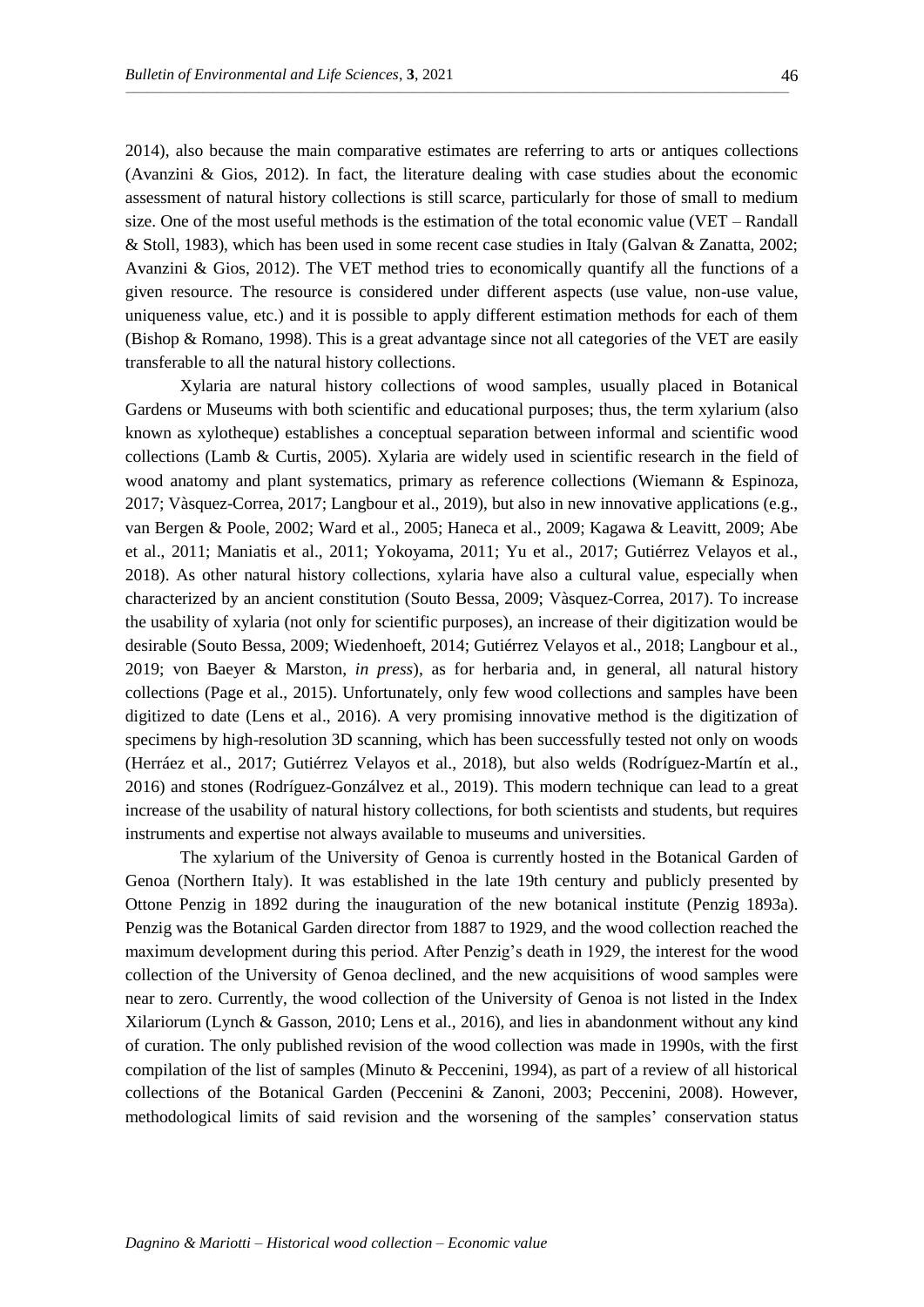throughout the last decades urged us to compile a new revision, as a basis for the economic evaluation of the collection.

 $-$ 

In the perspective of an economic, scientific, and social re-evaluation of the bio-cultural heritage assembled by the University of Genoa, we aimed to 1) inventory all wood collection samples, 2) assess its conservation, 3) estimate its economic value.

### MATERIALS AND METHODS

## Revision of the wood collection

As starting point of the present revision, all the wood samples found in the Botanical Garden were cleaned up. For each sample, all labels accompanying the sample were digitized via both photographic documentation and text transcription. Following a museological criterion (rather than a systematic order), the wood samples were divided according to their geographical and historical origin, making groups (hereafter 'sub-collections') that were homogeneous in terms of geographic provenance, year of accession and collectors/donors. A unique inventory code was assigned to each sample; the inventory codes were made by an alpha-numeric code: the first part of the code (one or two letters) identifies the sub-collection; the second part is a progressive numeration (starting from 1 for each sub-collection). The taxonomical identification of the samples was not reviewed, but in several cases a bibliographic research was made to assign a scientific name to those samples that were labeled with the plant's common name only. Finally, a systematic updating of all recorded species was made following the nomenclature of Plants of the World online database (POWO, 2019) and the systematic framework of Stevens (2001 onwards). All data were stored in a digital database (available by request to the authors).

# Assessment of the economic value of the collection

The economic value of each wood sample was estimated following the VET approach (Randall & Stoll, 1983). Because of the difficulties of determining some VET components (e.g., indirect use value and non-use value) we assessed only the "direct use value" component (i.e., a value linked to the concrete use of the assessed good). Moreover, because the irreproducible geohistorical conditions in which a given sample was collected could make it irreplaceable, we assessed the "unicity value" component of each sample. Finally, negative features that can prejudice the completeness of data concerning the botanical, geographical or historical provenance of the sample were taken into account.

Operatively, the total value  $(V_{\text{tot}})$  of each sample was obtained by multiplying a base value (Vb) in euros ( $\epsilon$ ) by seven coefficients (Equation 1).

Equation 1 
$$
V_{\text{tot}} = Vb \times (1 + \sum Sh) \times Sz \times (T) \times (1 + U) \times A \times [1 - C] \times DD
$$

Where:  $Vb = Base Value$ ;  $Sh = shape of the sample$ ;  $Sz = size of the sample$ ;  $T =$ threatened species according to the International Union for Conservation of Nature (IUCN) and the Convention on International Trade in Endangered Species (CITES);  $U =$  Unicity coefficient (i.e., linking to particular historical events or famous collectors);  $A = age$  of the sample;  $C =$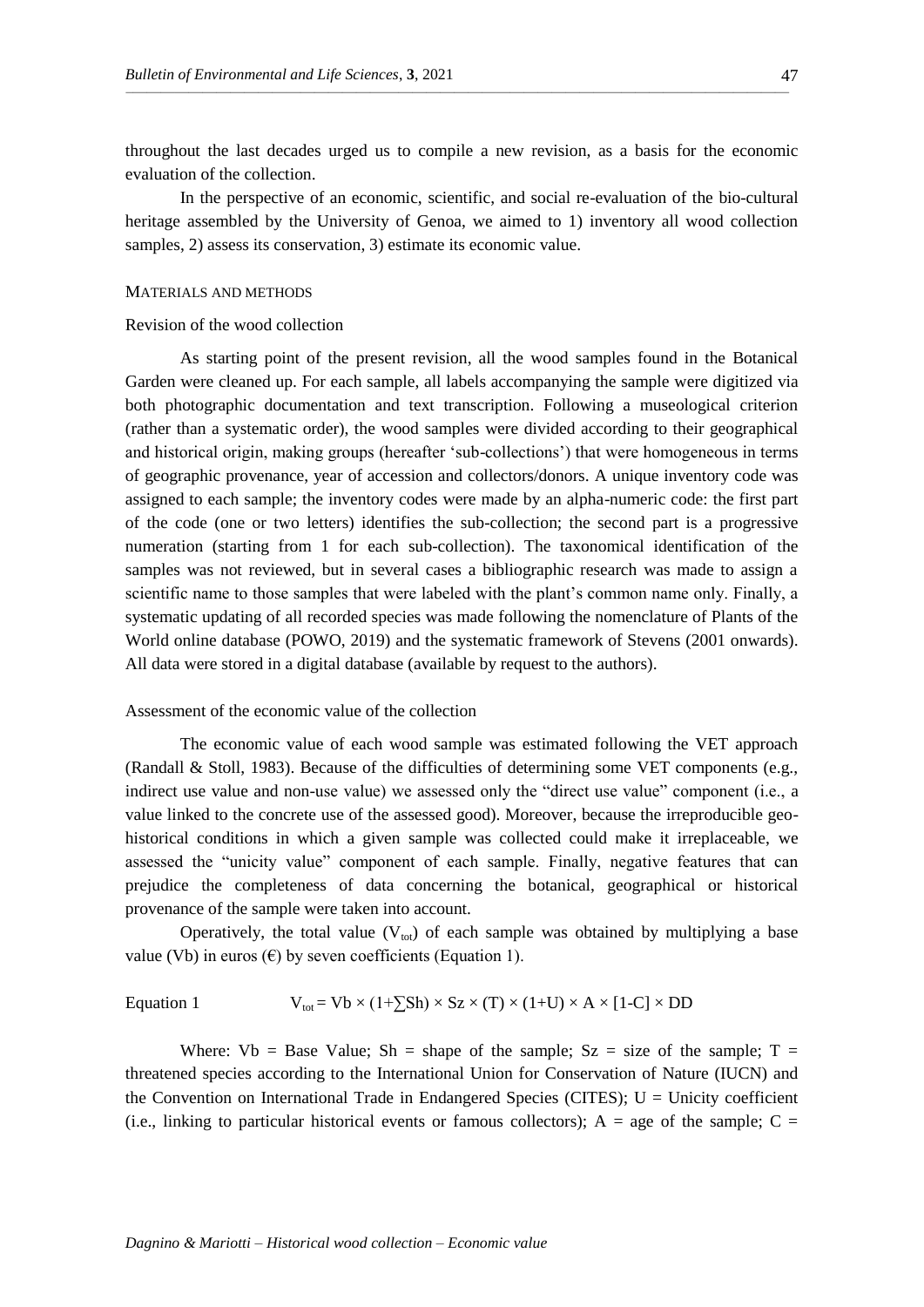damages of samples or labels;  $DD = data$  deficiency concerning botanical, geographical and historical origin of the sample.

 $-$ 

To assess Vb we followed the approach of the "replacement value" (i.e., the base value equals the monetary cost that it would be necessary to face to re-obtain the wood sample). As the purchase cost of small wood samples is currently very low, the main cost is caused by the shipping fees, thus we assessed Vb according to the geographical origin of the sample which determines the shipping cost to Italy.

The other coefficients consider the direct-use value (coefficients Sh, Sz, T), the unicity value (coefficient U) and the mixed value (i.e., both direct-use and unicity value; coefficient A). Furthermore, potential negative features of the samples are taken into account to reduce their economic value (coefficients C and DD). We arbitrarily set the values of all the coefficients. For a detailed description of each coefficients and their numeric values, see Appendix 1. Such coefficients can increase (if the coefficient value is greater than 1) or decrease (if the coefficient value is lower than 1) the total value. The VET of each sub-collection was obtained by the sum of the VETs of all the samples belonging to it; finally, the VET of the xylarium was obtained by the sum of the VETs of all sub-collections.

## RESULTS AND DISCUSSION

## Revision of the wood collection

The wood collection of the University of Genoa is made of 583 wood samples, 540 of which have complete data (i.e., both botanical identification and historical provenance) and 43 with only known historical provenance (Table 1; Appendix 2). Despite the lack of a full botanical identification for some samples (e.g., only the Genus or the vernacular name is known), 287 taxa (belonging to 74 families) were identified (Appendix 3). The majority of taxa are Angiosperms (i.e., 93%); the most represented families were Fabaceae and Myrtaceae (i.e., 53 and 26 taxa, respectively), while among the Gymnosperms the most represented family is Cupressaceae (i.e., 12 taxa). Regarding the geographical origin of taxa, the majority of them are native to Central and Southern America (i.e., 37%), Australia (i.e., 23%), Europe (i.e., 12%) and Asia (i.e., 10%). Unfortunately, for several hundred samples, information concerning both the botanical and the geo-historical origin are totally lacking: these samples are not listed in the present revision. Because the wood samples were found in several places and repositories of the Botanical Garden, it is possible that other samples will be occasionally found in the future. The current numerical consistency of the xylarium is in line with the estimation made in the early 1970s, that amounted to about a thousand samples (Guido M.A. personal communication – unfortunately no catalogue was preserved from that period), and with the revision made during the 1990s (Minuto  $\&$ Peccenini, 1994) which is the only complete revision of the wood collection before the present research. Nevertheless, the proportion of indeterminate samples (from a botanical or geohistorical perspective) is strongly increased. It follows that, in the last two decades, the lack of curation of the wood collection determined a severe loss of information (primary because of the destruction of labels), rather than a loss of samples. Moreover, in the revision of Minuto  $\&$ Peccenini (1994) the wood samples were listed following a systematic criterion neither respecting their geo-historical origin nor assigning them a unique inventory number in addition to the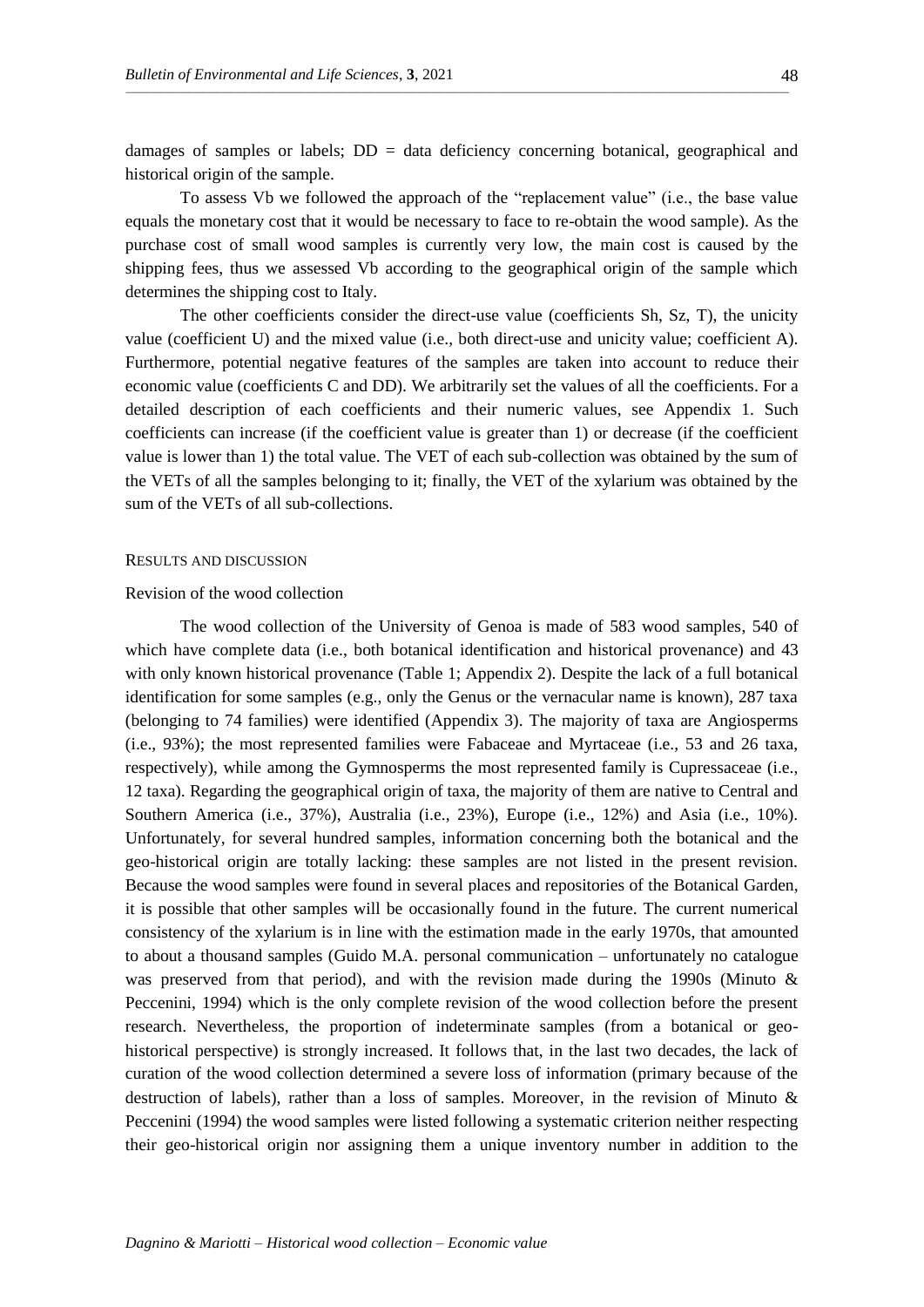Durand's genera numeration (Durand, 1888), which was used when the collection was founded. For these reasons, also because of the worsening of the conservation status of the collection, the unequivocal identification of many samples recorded in the list of the 1994 is currently impossible. The period of greatest development of the xylarium was immediately following its foundation, occurred in 1892 in occasion of the inauguration of the new building, current site of the Botanical Garden. This period coincided with the direction of the Botanical Garden by Ottone Penzig (1887-1929), when the xylarium benefited from the contributions of famous explorers, such as the ethnographer and geographer Guido Boggiani (Leigheb & Cerutti, 1992; Bonati, 2006) and the botanist Ferdinand von Mueller (Morris, 1974), and historical events, such as the expositions of the Columbian Commemorations (AA. VV., 1893). As occurred to several other xylaria, whose existence relied on single researchers in an institution (Wiedenhoeft, 2014), Penzig's death marked the beginning of the decline of the xylarium. Moreover, the incendiary bombardments of the Second World War caused the partial destruction of the Botanical Institute of Genoa and a severe loss of important historical collections.

 $-$ 

| Sub-<br><b>Collection</b>              | $N^{\circ}$ of<br>samples | Geographic<br>origin                               | Year                                                                                   | <b>Collector</b>                       | <b>Economic</b><br>value<br>€ |
|----------------------------------------|---------------------------|----------------------------------------------------|----------------------------------------------------------------------------------------|----------------------------------------|-------------------------------|
| G. Conti                               | 11                        | Europe                                             | 1888                                                                                   | G. Conti                               | 70.25                         |
| Boggiani                               | 34                        | Argentina                                          | 1891                                                                                   | Guido Boggiani                         | 378.93                        |
| Penzig                                 | 18                        | Eritrea                                            | 1891                                                                                   | Ottone Penzig                          | 289.08                        |
| Columbian<br>Celebrations              | 141                       | Colombia,<br>Honduras,<br>Argentina                | 1892                                                                                   | South American<br>Catholic<br>missions | 2,097.03                      |
| von Mueller                            | 32                        | Australia                                          | 1893                                                                                   | Ferdinand von<br>Mueller               | 844.20                        |
| Orto Botanico<br>Hanbury               | 294                       | <b>Botanical</b><br>Garden of Genoa                | from last decades of<br>'800 to first decades<br>of '900                               | Various                                | 1,228.85                      |
| Queensland<br><b>Forest Service</b>    | 25                        | Australia                                          | unknown (probably<br>from the last decades<br>of '800 to the first<br>decades of '900) | Queensland<br><b>Forest Service</b>    | 269.07                        |
| Others                                 | 28                        | Various                                            | from 1875 to current<br>day                                                            | Various                                | 79.28                         |
| <b>Total Wood</b><br><b>Collection</b> | 583                       | Europe,<br>America,<br>Africa,<br><b>Australia</b> | <b>From 1875 to</b><br>current day                                                     | <b>Various</b>                         | 5,265.69                      |

Table 1. Main features of the wood collection and estimated economic value.

After the War, a new interest for the Herbarium of the University of Genoa arise; unfortunately, the same wasn't true for the other collections of the Botanical Garden, among which the wood collection. In fact, the xylarium suffered from the general decline of institutional wood collections lamented since the 1970s (Stern, 1973), which led nowadays the wood collection activity of hobbyists to overcome that of professional botanists (Wiedenhoeft, 2014). Currently, the xylarium of the University of Genoa is a small collection, mainly characterized by the linkage of most wood samples to historical events or locally famous collectors. These features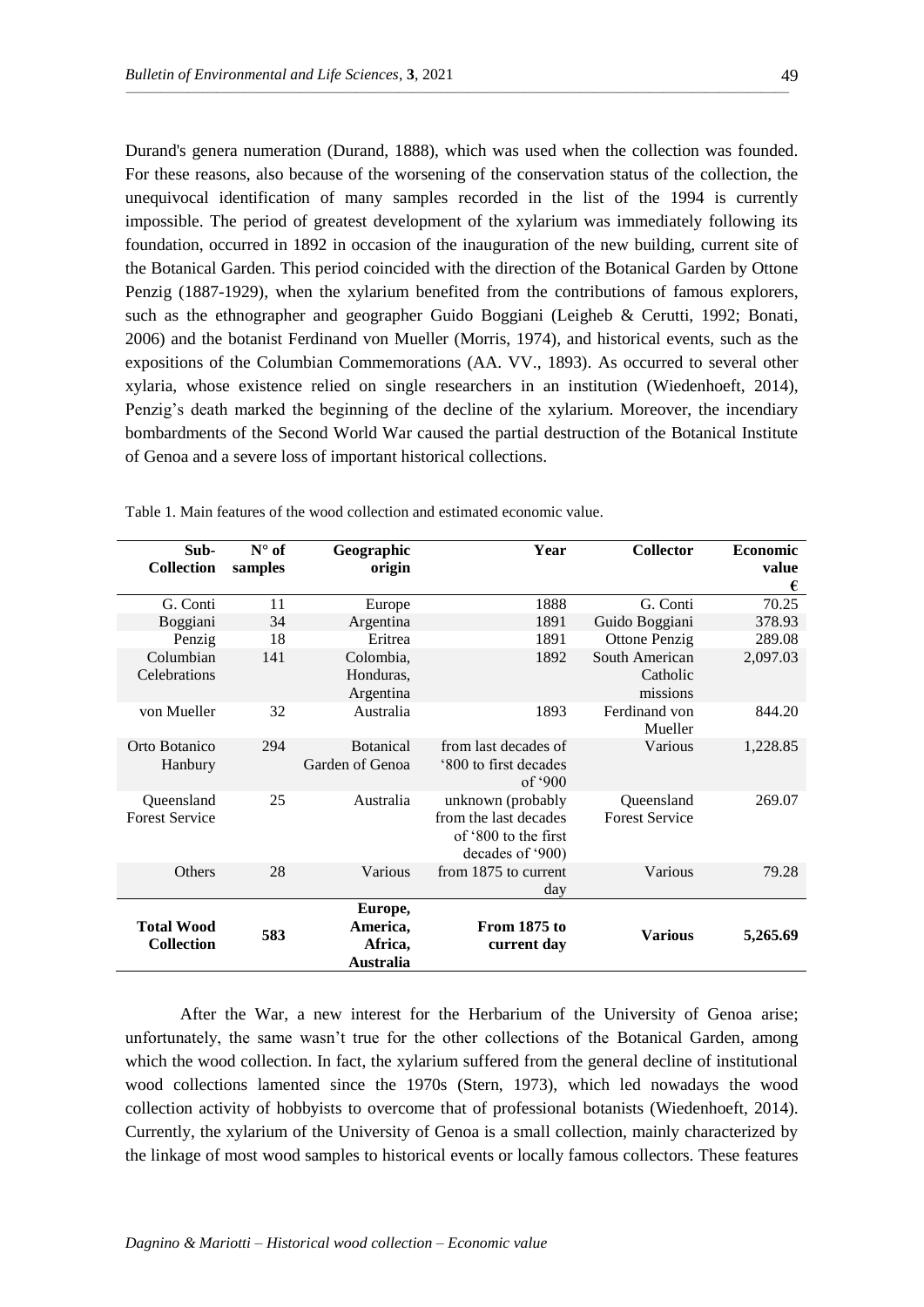provide a mainly local importance to the collection, despite the large number of samples from other continents attributes international significance to the collection. Unfortunately, the generally poor conservation compromises the usability of most of the collection and make the adoption of *ad hoc* curating strategies very urgent. Nevertheless, at least some parts of the collection would be still usable and exploitable for museum or educational purposes.

 $-$ 

## Description of the sub-collections

According to the geographical and historical provenance of the samples, eight subcollections were identified (Table 1). In most cases, samples belonging to the same sub-collection are quite homogeneous in term of shape, size and type of labels, which eased the attribution of many samples despite their poor conservation status. The main features of each sub-collection are here described (Additional information concerning each sample is reported in Appendix 2; further details and photographs can be requested to the authors).

- *Sub-collection "G. Conti" – inventory code from GC1 to GC11 – 11 samples – 1888 - Europe*. Small tables (4×14.5×1 cm). Rectangular labels, heading "R. Istituto Botanico – Genova", showing scientific name, family, collector (as "G. Conti", unknown), year (1888). Generally good conservation status of the samples, but labels are seriously damaged.
- *Sub-collection "Boggiani" – inventory code from B1 to B34 – 34 samples – 1891 – Argentina*. Various shapes and sizes. Rectangular labels with rounded corners and red edge, heading on opposite sides "R. Università di Genova" and "Istituto Botanico Hanbury", showing various information about the sample. Sometimes, a further historical label (heading "Republica Argentina") or a nailed metal plate are present. The name of the naturalist Guido Boggiani (1861-1901) is never reported in the labels, but both his presence in Argentina in 1891 and his relationships with Penzig are well documented (Savelli, 1930). Generally poor conservation status of both samples and labels.
- *Sub-collection "Penzig" – inventory code from P1 to P18 – 18 samples – 1891 – Eritrea*. Longitudinally sectioned branches with the halves hinged together (except P6). Rectangular labels, heading "R. Università di Genova - Istituto Botanico Hanbury", showing species name, family, detailed locality of collection, year and Penzig's signature. The samples were collected during a well-documented botanical expedition in Eritrea (Penzig, 1891; 1893b, Béguinot, 1937). Generally mediocre conservation status of both samples and labels. In particular, *Barbeya oleoides* Schweinf. and the collection of its specimens (sample P14) was reported by Penzig during the meeting of the Società Botanica Italiana (Italian Botanica Society) held on 10 April 1892 in Florence (AA. VV., 1892); the species was described in the same year by Schweinfurth in the journal Malpighia, directed by Penzig himself (Schweinfurth, 1892).
- *Sub-collection "Columbian Celebrations" – inventory code from C1 to C141 – 141 samples – 1892 – South America*. Various shapes and sizes. Various labels, generally heading "Esposizione delle Missioni Cattoliche – 1892", showing variable information, but often reporting the common name and some indication about the technological use of the wood. Several pencil writings on the wood samples. This sub-collection is related to the Columbian Celebrations organized in Genoa in 1892, when South American Catholic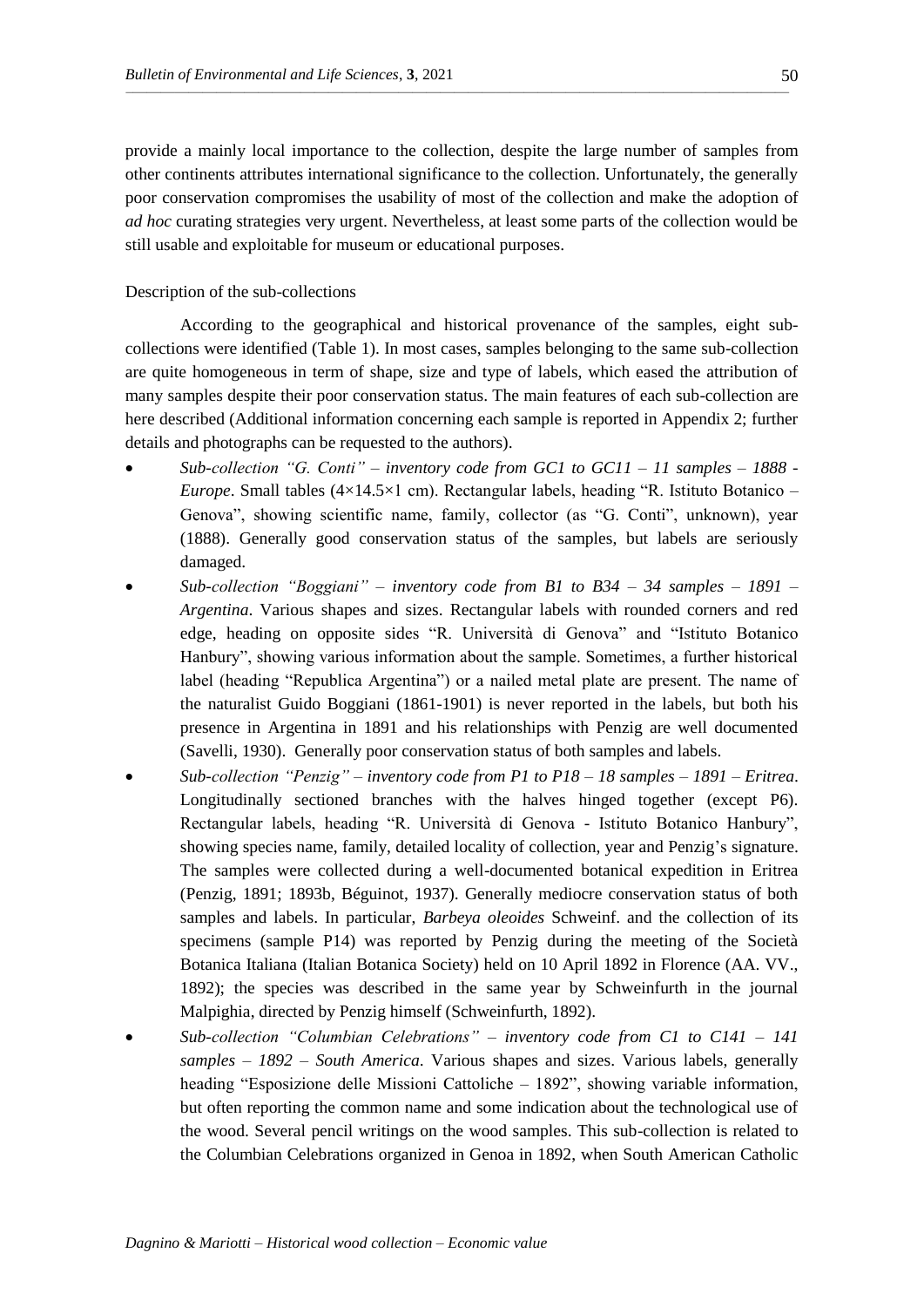missions created an exhibition of typical South American woods, although no documentation about the accession of these wood samples to the Botanical Garden is preserved. Generally good conservation status of the samples, but labels are seriously damaged.

 $-$ 

- *Sub-collection "von Mueller" – inventory code from M1 to M32 – 32 samples – 1893 – Australia*. Tablets (mostly 18×11×2.5 cm). Rectangular labels, heading "R. Università di Genova – Istituto Botanico Hanbury", compiled and signed by Penzig, showing species, family, locality, collector, year. On the back of samples, pencil writings showing species and author names and collection locality are present. Notably, 9 samples are concerning species described by the Baron Ferdinand von Mueller, who is the collector of this subcollection. Generally good conservation status of the samples, but labels are seriously damaged.
- *Sub-collection "Orto Botanico Hanbury" – inventory code from OB1 to OB294 – 294 samples – from last decades of '800 to first decades of '900 – Botanical Garden of Genoa*. Various formats (mostly cross sections) and generally small size. Oval labels with light blue edge, showing species and author names (and, sometimes, Penzig's signature). No precise indication about the year of the collection or the collector name is reported. Interestingly, this sub-collection provides indirect information about the living collection of the Botanical Garden, for which no species lists of such period are preserved. Generally bad conservation status of both samples and labels.
- *Sub-collection "Queensland Forest Service" – inventory code from Q1 to Q25 – 25 samples - unknown year (probably from the last decades of '800 to the first decades of '900) – Australia*. Tablets (10×6×0.5 cm) with one glossy surface. Rectangular printed labels, heading "Queensland Forest Service, Brisbane", showing both common and scientific name. Generally good conservation status of the sample, but some labels are damaged.
- *Sub-collection "Others" - inventory code from A1 to A28 – 28 samples – from 1875 to current day – various geographic origin*. Various shapes and sizes. Various labels. Generally mediocre conservation status of both samples and labels.

## Assessment of the economic value of the collection

The estimated economic value of the wood collection of the University of Genoa was 5,265.69€, ranging from about 70€ to over 2,000€ for each sub-collection (Table 1). The main factor determining the differences in the economic value among sub-collections were the number of samples (ranging from 11 to 294) and the conservation status of both samples and labels. However, in case of similar number of samples, some factors became decisive in composing the value of the sub-collection, first of all the linkage between the samples and historical events (e.g., AA.VV., 1893) or famous collectors, in particular Guido Boggiani (Leigheb & Cerutti, 1992; Bonati, 2006), Ferdinand von Mueller (Morris, 1974) and Ottone Penzig (Savelli, 1930).

In other cases, the application of the VET method to assess the economic value of a natural history collection resulted in a very high monetary value (Teruzzi, 2007; Avanzini & Gios, 2012). This was true also for several collections (fossil Algae collection, fossil Phyllites collection, palaeo-ethnological collection) housed in the University of Genoa, that were recently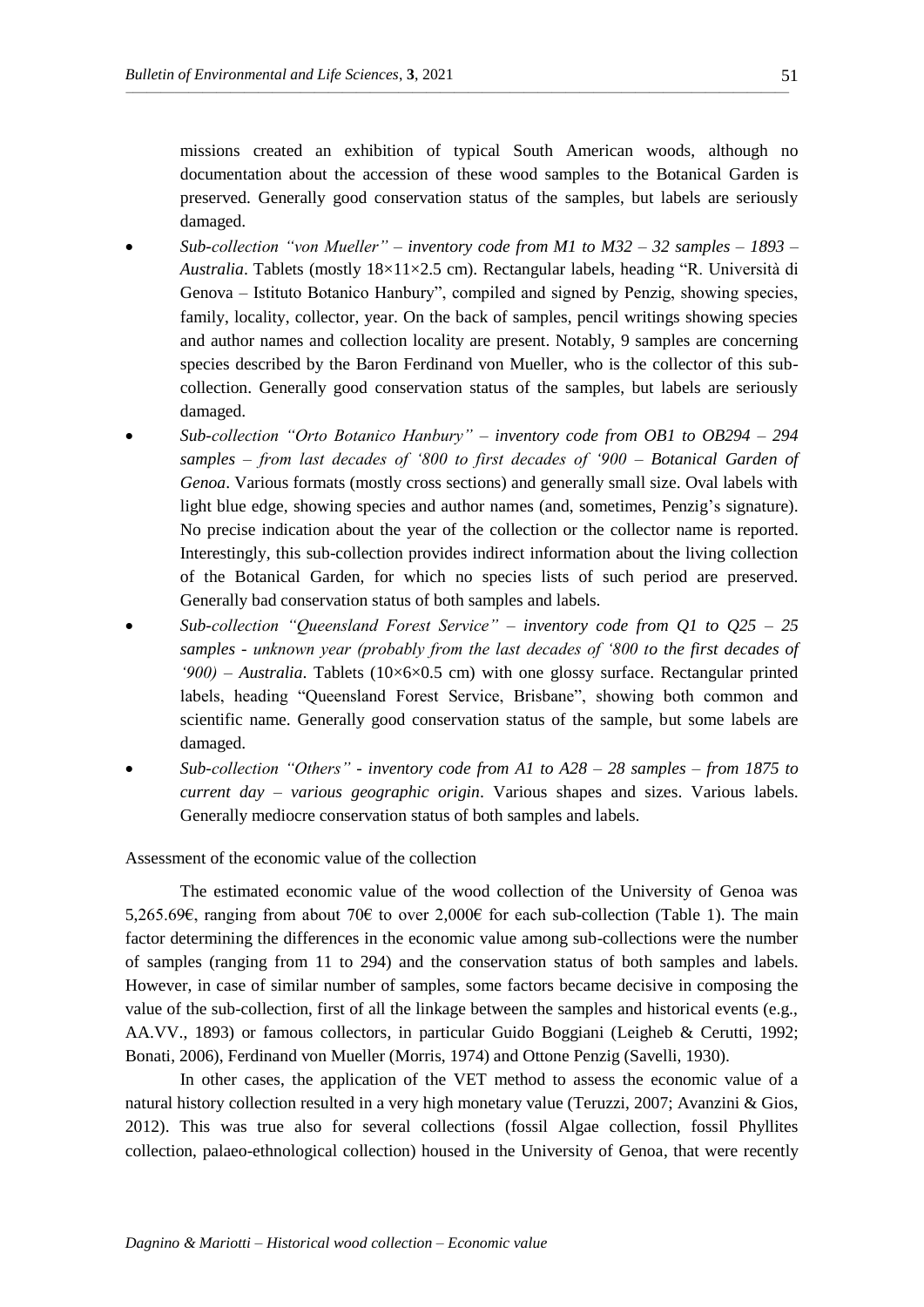subjected to an economic evaluation using a similar methodology (Bonci 2011a; 2011b; 2011c). In particular, their evaluation was done using a base value increased according to some parameters (e.g., presence of type material, microscopic preparations, citation of the collection in scientific papers, etc). In contrast to the valuation of the wood collection, the conservation and the lack of information did not dictate a decrease in the value of the objects, as they were generally in good or excellent condition and with complete information. In addition, the higher base value (obtained from the market price of this type of natural history objects), the higher number of samples, the presence of numerous types, and the fact that a large part of the collections were cited in scientific publications explain the large difference in monetary value. Conversely, the economic value of the wood collection is strongly lower (by one or two orders of magnitude). This is primarily determined by the easier chance of reconstituting wood samples (except in the case of extinct species) with respect to fossils or paleo-ethnological findings, which determines a much lower base value. In addition, the wood collection is composed by a relatively low number of samples, is cited in too few published papers and is affected by a generally poor conservation status.

 $-$ 

The main advantages of the VET approach are the wide range of factors that can be used to determine the economic value, the flexibility of the method, and the possibility of evaluating the various index components with different methods. These features make the VET method easily usable for the economic assessment of museums' natural history collections. Moreover, the index used for the xylarium of Genoa is characterized by a high speed of application, not requiring precise measurements. Finally, the choice to decrease the effect of some factor that can strongly influence the usability of the wood sample for scientific research or educational purposes (e.g., the botanical origin or the format and size of the sample) and to increase those factors concerning the geo-historical provenance of the sample make the index used here particularly appropriate for historical collections, rather than recent collections that are still active for scientific or educational purposes.

Unfortunately, we are still too far from achieving an established methodology for the economic evaluation of natural history collections through the VET method. In particular, the main limit consists in the difficulty to quantify the contribute of some VET components, such as the non-use value, which is mainly described for environmental goods (Gios & Notaro, 2001; Gios et al., 2002) rather than for natural history collections, or the cultural value (in the broader sense) of the collection, which is unstable and difficult to express according to any quantitative or qualitative scale (Throsby, 2003). For example, non-use value is often calculated through the public's willingness to pay not to use a resource in order to preserve it for the future; this approach, while valid for natural and landscape resources, is less applicable to natural history collections unless assuming a destructive use of specimens. Other bias could arise from the lack of a clear delimitation between some VET components and from the lack of terms of comparison with regard to market values, which are often estimated in analogy with those of art objects and antiques, despite they are often not transferable to the natural history collections (Avanzini  $\&$ Gios, 2012). Nevertheless, considering that the various components can be calculated independently of each other and with different *ad hoc* methods (Bishop & Romano, 1998), the VET method is probably the most promising approach for the economic assessment of the natural history collections. Thus it is necessary to increase the number of case studies in which different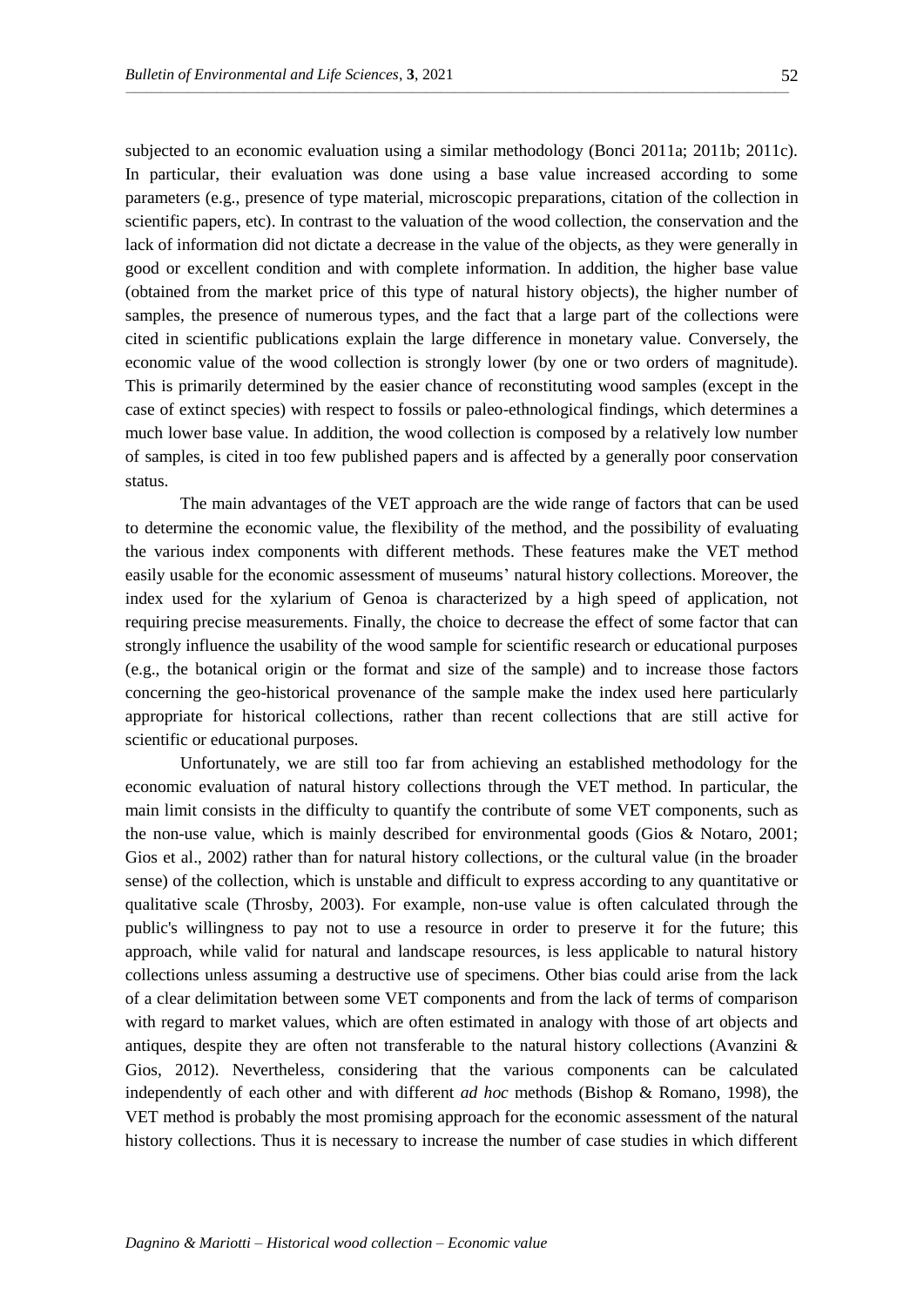VET components are quantified for natural history collections, being the only way to obtain a large set of terms of comparison of monetary values for natural history objects of various types and in various conditions. This is necessarily to create a framework that can serve as a guide for public bodies and museums to enhance their collections. Quantifying the monetary value of collections, in fact, means that they are given greater consideration in the financial strategies of their managing bodies. This can lead to improving their conservation and usability for both the scientific community and the public.

 $-$ 

### **REFERENCES**

- AA.VV., 1892. Bullettino della Società Botanica Italiana, Anno 1892. Stabilimento Pellas, Firenze.
- AA. VV., 1893. Cronaca delle Commemorazioni del IV Centenario Colombiano. Municipio di Genova, Genova.
- Abe H., Watanabe U., Yoshida K., Kuroda K. & Zhang C., 2011. Changes in organelle and DNA quality, quantity, and distribution in the wood of *Cryptomeria japonica* over long-term storage. IAWA Journal 32: 263–272. DOI: 10.1163/22941932-90000056
- Avanzini M. & Gios G., 2012. Le collezioni naturalistiche hanno un valore economico misurabile? Museologia Scientifica, nuova serie 6(1-2): 69-75.
- Béguinot A., 1937. Il contributo di Ottone Penzig alla conoscenza della flora dell'Eritrea. Estratto dagli "Atti del Terzo Congresso di Studi Coloniali". Firenze, Luglio 1937-XV.
- Bishop R.C. & Romano D. (eds.), 1998. Environmental resource valuation: application of the contingent valuation method in Italy. Kluwer Academic Press, Boston. DOI: 10.1007/978-1-4615-5741-8
- Bonati I., 2006. Guido Boggiani. Orme nell'ignoto. Il Tucano, Torino.
- Bonci M.C., 2011a. Valutazione patrimoniale della "Collezione Alghe Calcaree" del Museo del Dip.Te.Ris. (Università di Genova). Rapporto interno (inedito).
- Bonci M.C., 2011b. Valutazione patrimoniale della Collezione Perrando "Filliti dell'Oligocene di S. Giustina" pro parte, del Museo del Dip.Te.Ris. (Università di Genova). Rapporto interno (inedito).
- Bonci M.C., 2011c. Valutazione patrimoniale della "Collezione Paletnologica" del Museo del Dip.Te.Ris. (Università di Genova). Rapporto interno (inedito).
- Bradley R.D., Bradley L.C., Garner H.J. & Baker R.J., 2014. Assessing the value of natural history collections and addressing issues regarding long-term growth and care. BioScience 64(12): 1150- 1158. DOI: 10.1093/biosci/biu166
- Cornish C., Driver F. & Nesbitt M., 2017. The Economic Botany Collection at Kew: Analysis of Accessions Data, Mobile Museum Working Paper 1, accessed from https://www.rhul.ac.uk/mobile-museum.
- Cultural Heritage Agency, 2014. Assessing museums collections. Collection valuation in six steps. Amersfoort, ISBN: 9789057992247.
- De la Torre M., 2002. Assessing the values of cultural heritage. Research Report. The Getty Conservation Institute, Los Angeles. http://hdl.handle.net/10020/gci\_pubs/values\_cultural\_heritage
- Durand T., 1888. Index generum phanerogamorum usque ad finem anni 1887 promulgatorum in Benthami et Hookeri "Genera plantarum" fundatus, cum numero specierum synonymis et area geographica. Typ. Bequart-Arien, Bruxellis.
- Galvan A. & Zanatta V., 2002. La valutazione contingente nella stima dei beni ambientali in ambito urbano. Un'applicazione al "Parco Nord del Barco" di Ferrara. Ce.S.E.T. – XXXII Incontro di studio "La valutazione degli investimenti sul territorio". Venezia, 11 ottobre 2002.
- Gios G. & Notaro S., 2001. La valutazione economica dei beni ambientali: introduzione al metodo della valutazione contingente. Cedam, Padova.
- Gios G., Goio I., Notaro S., Raffaelli R., 2002. The value of natural resource for tourism: a case study of the Italian Alps. The International Journal of Tourism Research 8(2): 77-85. DOI: 10.1002/jtr.552
- Gosden C. & Larson F., 2007. Knowing Things: Exploring the Collections at the Pitt Rivers Museum 1884- 1945. Oxford University Press, Oxford. DOI: 10.1111/j.1467-9655.2008.00537\_4.x
- Gutiérrez Velayos J., Rodríguez Martín M., Herráez Garrido F. & Velázquez Saornil J., 2018. 3D texture models for the creation of a virtual wood collection: a LMS integration approach. Proceedings of EDULEARN18 Conference 2nd-4th July 2018, Palma, Mallorca, Spain. ISBN: 978-84-09-02709-5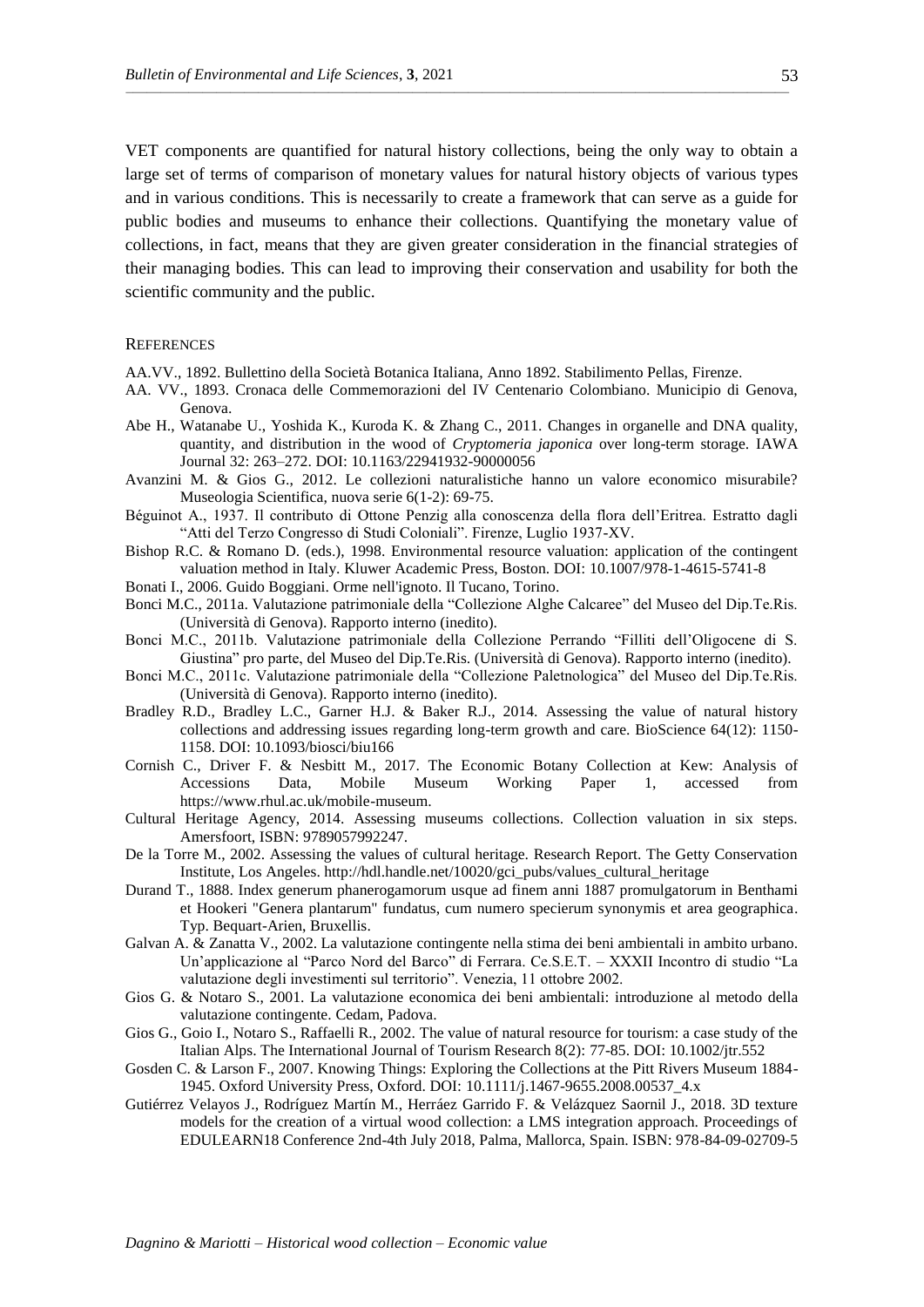Haneca K., Cufar K. & Beeckman H., 2009. Oaks, tree-rings and wooden cultural heritage: a review of the main characteristics and applications of oak dendrochronology in Europe. Journal of Archaeological Science 36: 1–11. DOI: 10.1016/j.jas.2008.07.005

 $-$ 

- Herráez F., Rodríguez M., Gutiérrez J., 2017. Metodología para la creación de un Xiloteca virtual desde la generación tridimensional de modelos texturizados. Proceedings of III Congress about Teaching and Learning Innovation TeLe(In), 19-20 October 2017, Léon, Spain. ISBN: 978-84-697-6817-4
- Hill J.M., 2004. Cultures and Networks of Collecting: Henry Wellcome's Collection. PhD thesis, Royal Holloway, University of London.
- Kagawa A. & Leavitt S., 2009. Stable carbon isotopes of tree rings as a tool to pinpoint the geographic origin of timber. Journal of Wood Science 56: 175–183. DOI: 10.1007/s10086-009-1085-6
- Kovacic M., 2009. Is the scientific value of a biological collection measurable? Natura Croatica 18(1): 169- 174.
- Lamb H. & Curtis A., 2005. A Guide for Developing a Wood Collection. Forest Products Society, Madison.
- Landriani L. & Pozzoli M., 2014. Institutional Context of Cultural Asset Heritage: Law, Literature and Accounting Practices. In: Management and Valuation of Heritage Assets. A Comparative Analysis Between Italy and USA. SpringerBriefs in Business. Springer International Publishing. DOI: 10.1007/978-3-319-01763-1
- Langbour P., Paradis S. & Thibault B., 2019. Description of the Cirad wood collection in Montpellier, France, representing eight thousand identified species. Bois et Forêts des Tropiques 339: 7-16. DOI: 10.19182/bft2019.339.a31709
- Leigheb M. & Cerutti L. (eds.), 1992. Guido Boggiani. La vita, i viaggi, le opere: Atti del Convegno Internazionale, Novara, 8-9 marzo 1985, Tipolit. Saccardo, Ornavasso (Novara).
- Lens F., Lynch A.H. & Gasson P.E., 2016. Index xylariorum 4.1. https://globaltimbertr ackingnetwork.org/products/iawa-index-xylariorum
- Lynch A.H. & Gasson P.E. Index Xylariorum IV. www.kew.org/collections/wood-index/Index\_ Xylariorum4.htm
- Maniatis D., Saint André L., Temmerman M., Malhi Y. & Beeckman H., 2011. The potential of using xylarium wood samples for wood density calculations: a comparison of approaches for volume measurement. iForest 4: 150-159 [online 2011-08-11] URL: http://www.sisef.it/iforest/ show.php?id=575
- Micallef F. & Peirson G., 1997. Financial reporting of cultural, heritage, scientific and community collections. Australian Accounting Review 7(1): 31-37. DOI: 10.1111/j.1835-2561.1997.tb00025.x
- Minuto L. & Peccenini S., 1994. La Xiloteca di Ottone Penzig nell'Orto Botanico di Genova. Museologia Scientifica X(3-4) : 213-234.
- Morris D., 1974. Mueller, Sir Ferdinand Jakob Heinrich von (1825–1896). Australian Dictionary of Biography 5: (http://adb.anu.edu.au/biography/mueller-sir-ferdinand-jakob-heinrich-von-4266)
- Nudds J.R. & Pettitt C.W. (eds.), 1997. The value and valuation of natural science collections. Proceedings of the International Conference, Manchester, 1995. The geological Society, London.
- Page L.M., Macfadden B.J., Fortes J.A., Soltis P.S.& Riccardi G., 2015. Digitization of Biodiversity collections reveals biggest data on biodiversity. BioScience 65(9): 841-842. DOI: 10.1093/biosci/biv104
- Peccenini S., 2008. Le collezioni botaniche dell'Università di Genova: storia del museo e dell'Orto Botanico. Museologia Scientifica Memorie 2: 156-160.
- Peccenini S. & Zanoni T., 2003. Botanici dell'Ottocento e collezioni botaniche dell'Università di Genova. Atti del Convegno Botanici dell'Ottocento in Liguria, Genova 25 ottobre 2002 – Chiavari 26 ottobre 2002, a cura di Salvatore Gentile. Accademia Ligure di Scienze e Lettere. Collana di Studi e Ricerche. XXIX: 232-234.
- Penzig O., 1891. Una gita al Monte Sabler (Colonia Eritrea). "In Alto". Cronaca della Società Alpina Friulana 2(4), 18 pp.
- Penzig O., 1893a. Cenni sul Giardino ed Istituto Botanico di Genova. Atti Congresso Botanico Internazionale di Genova, Istituto Sordo-Muti, Genova: 75-82, tavv.1-7.
- Penzig O., 1893b. Piante raccolte in un viaggio botanico tra i Bogos ed i Mensa, nell'Abissinia settentrionale. Atti Congresso Botanico Internazionale di Genova, Istituto Sordo-Muti, Genova, pp. 310-367.
- POWO, 2019. Plants of the World Online. Facilitated by the Royal Botanic Gardens, Kew. Published on the Internet; http://www.plantsoftheworldonline.org/ Retrieved January 2021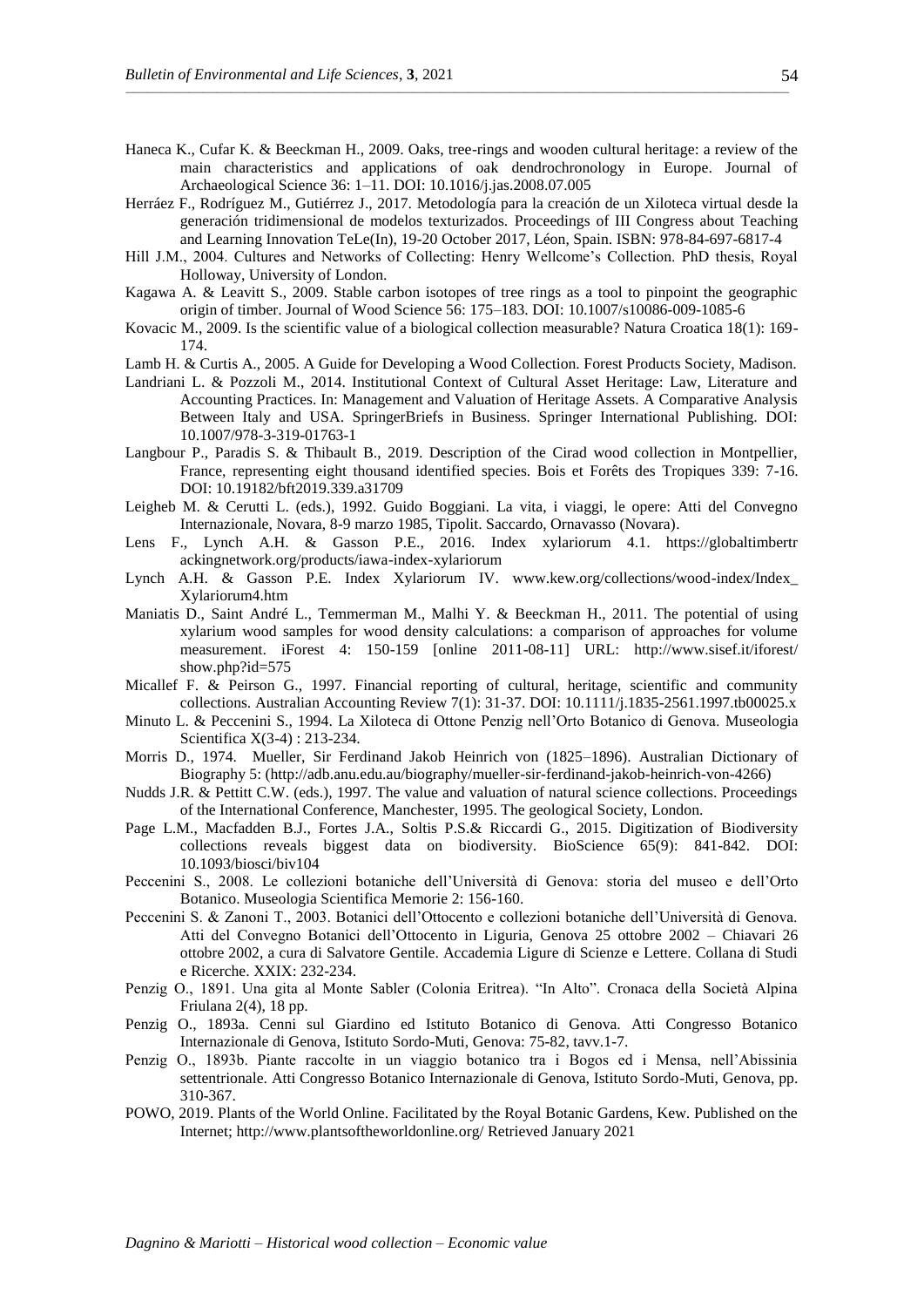- 55
- Randal A. & Stoll J., 1983. Existence value in a total valuation framework. In: R. Rowe and L. Chestnut (eds.), Managing air quality and scenic resources at national parks and wilderness areas. Westview Press, Boulder.

 $-$ 

- Rocha L.A., Aleixo A., Allen G., Almeda F., Baldwin C.C., Barclay M.V.L., Bates J.M., Bauer A.M., Benzoni F., Berns C.M., Berumen M.L., Blackburn D.C., Blum S., Bolaños F., Bowie R.C.K., Britz R., Brown R.M., Cadena C.D., Carpenter K., Ceríaco L.M., Chakrabarty P., Chaves G., Choat J.H., Clements K.D., Collette B.B., Collins A., Coyne J., Cracraft J., Daniel T., de Carvalho M.R., de Queiroz K., Di Dario F., Drewes R., Dumbacher J.P., Engilis A. Jr., Erdmann M.V., Eschmeyer W., Feldman C.R., Fisher B.L., Fjeldså J., Fritsch p.W., Fuchs J., Getahun A., Gill A., Gomon M., Gosliner T., Graves G.R., Griswold C.E., Guralnick R., Hartel K., Helgen K.M., Ho H., Iskandar D.T., Iwamoto T., Jaafar Z., James H.F., Johnson D., Kavanaugh D., Knowlton N., Lacey E., Larson H.K., Last P., Leis J.M., Lessios H., Liebherr J., Lowman M., Mahler D.L., Mamonekene V., Matsuura K., Mayer G.C., Mays H.Jr., McCosker J., McDiarmid R.W., McGuire J., Miller M.J., Mooi R., Mooi R.D., Moritz C., Myers P., Nachman M.W., Nussbaum R.A., Foighil D.Ó., Parenti L.R., Parham J.F., Paul E., Paulay G., Pérez-Emán J., Pérez-Matus A., Poe S., Pogonoski J., Rabosky D.L., Randall J.E., Reimer J.D., Robertson D.J., Rödel M.O., Rodrigues M.T., Roopnarine P., Rüber L., Ryan M.J., Sheldon F., Shinohara G., Short A., Simison W.B., Smith-Vaniz W.F., Springer V.G., Stiassny M., Tello J.G., Thompson C.W., Trnski T., Tucker P., Valqui T., Vecchione M., Verheyen E., Wainwright P.C., Wheeler T.A., White W.T., Will K., Williams J.T., Williams G., Wilson E.O., Winker K., Winterbottom R. & Witt C.C., 2014. Specimen collection: an essential tool. Science 344(6186): 814-815. DOI: 10.1126/science.344.6186.814
- Rodríguez-Gonzálvez P., García-Peralo E., Oliveira D., Rodríguez-Martín M., 2019. Digital models of stone samples for didactical purposes. The International Archives of the Photogrammetry, Remote Sensing and Spatial Information Sciences, Volume XLII-2/W15, 2019. 27th CIPA International Symposium "Documenting the past for a better future", 1–5 September 2019, Ávila, Spain. DOI: 10.5194/isprs-archives-XLII-2-W15-1007-2019
- Rodríguez-Martín M., Rodríguez-Gonzálvez P., Lagüela S., González-Aguilera D., 2016. Macrophotogrammetry as a tool for the accurate measurement of three-dimensional misalignment in welding. *Automation in Construction* 71: 189-197. DOI:10.1016/j.autcon.2016.08.016
- Savelli R., 1930. Ottone Penzig. Nuovo Giornale Botanico Italiano n.s. 37(4): 759-788.
- Schweinfurth G., 1892. *Barbeya* Schw. Gen. nov. Urticacearum. Malpighia 5: 332-340, Tavv. XXIV-XXV.
- Souto Bessa F.M., 2009. Development of an electronic tropical xylarium (e-xylarium) for wood identification and characterization with scientific and economic uses. Phd Thesis in Engenharia Florestal, Universidade Técnica de Lisboa.
- Stevens, P.F., 2001 onwards. Angiosperm Phylogeny Website. Version 14, July 2017 [and more or less continuously updated since]. http://www.mobot.org/MOBOT/research/APweb/. [Accessed on January 2021]
- Stern W.L., 1973. The wood collection: what should be its future? Arnoldia 33: 67–80.
- Suarez A.V. & Tsutsui N.D., 2004. The value of museum collections for research and society. BioScience 54: 66-74. DOI: 10.1641/0006-3568(2004)054[0066:TVOMCF]2.0.CO;2
- Teruzzi G., 2007. Valutazione delle collezioni del Museo di Storia Naturale di Milano. Rapporto interno (inedito), 16 pp.
- Throsby D., 2001. Economics and culture. Cambridge University Press, Cambridge. DOI: 10.1111/1468- 0335.00005
- Throsby D., 2003. Determining the value of cultural goods: how much (or how little) does contingent valuation tell us? Journal of Cultural Economics 27: 275-285. DOI: 10.1023/A:1026353905772
- Throsby D. & Withers A., 1985. What price culture? Journal of cultural Economics 9(2): 1-34.
- Van Bergen P. & Poole I., 2002. Stable carbon isotopes of wood: a clue to paleoclimate? Palaeogeography, Palaeoclimatology, and Palaeoecology 182: 31–45. DOI: 10.1016/S0031-0182(01)00451-5
- Vàsquez-Correa A.M., 2017. Xylotheques, important reference collections. Colombia Forestal 20(2): 192- 201. DOI: 10.14483/udistrital.jour.colomb.for.2017.2.a08
- von Baeyer M. & Marston J.M. (in press) Best practices for digitizing a wood slide collection: the Bailey-Wetmore Wood Collection of the Harvard University Herbaria. Quaternary International, DOI:10.1016/j.quaint.2020.08.053
- Ward J., Harris J., Cerling, T., Wiedenhoeft A., Lott M., Dearing M.D., Coltrain J. & Ehleringer J., 2005. Carbon starvation in glacial trees recovered from the La Brea tar pits, southern California.